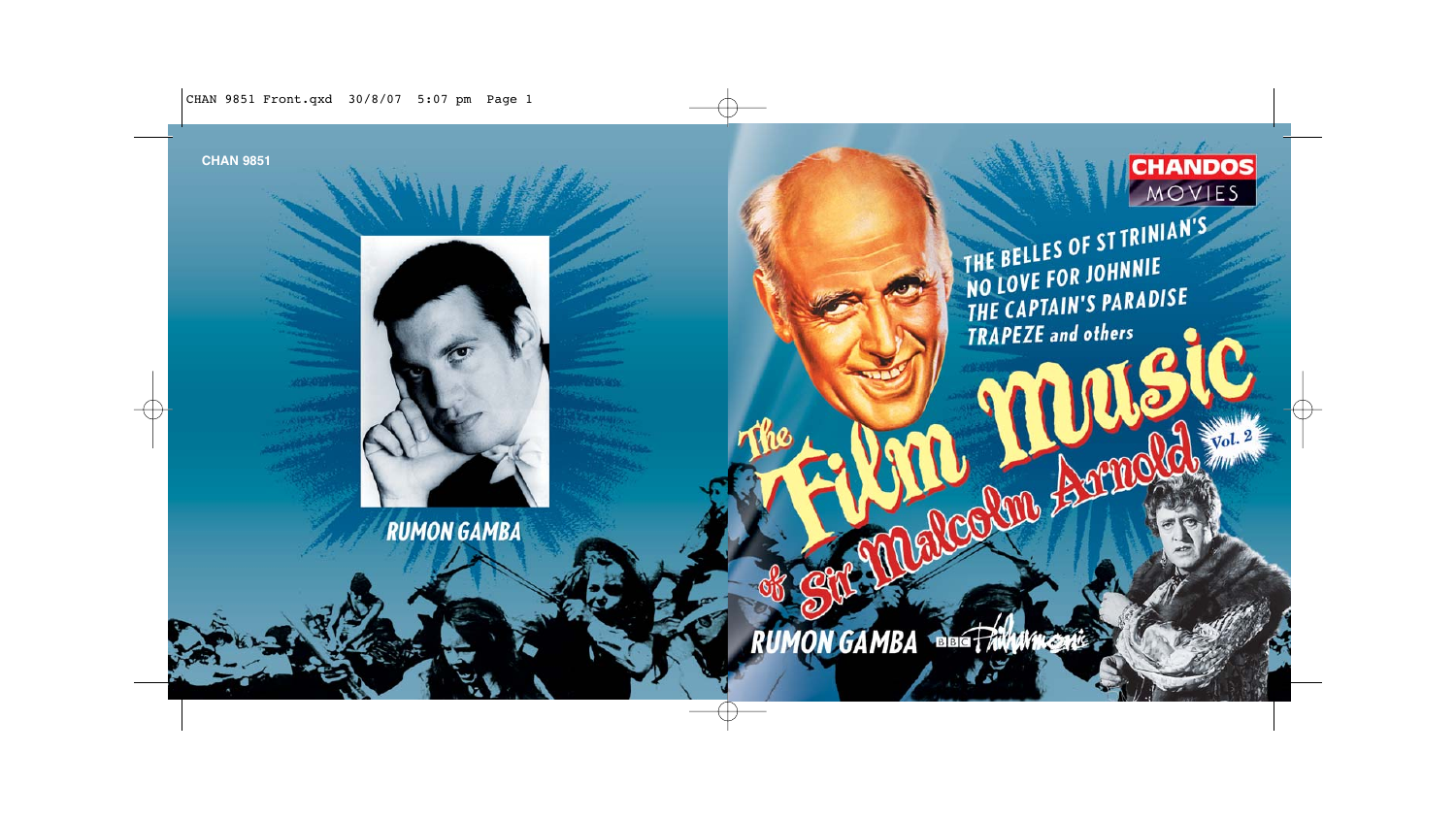

**Sir Malcolm Arnold**

# **The Film Music of Sir Malcolm Arnold** (b. 1921), **Volume 2 Suite from 'Trapeze' 13:29** (reconstr., arr. & orch. Philip Lane)  $1$  1 Prelude 1:43  $2$  Romance 3:23  $3$  Fanfare 0:53  $4$  3a Elephant Waltz 2:08  $\frac{5}{1}$  4 Mike and Lola 1:47  $\frac{6}{5}$  5 Tino's Arrival in Paris 20156 <sup>7</sup> 6 Finale 2:40 **Overture from 'The Roots of Heaven' 4:49 Symphonic Study 'Machines' for brass, percussion and strings, Op. 30 6:12** .<br>Theme and Five Variations *premiere recording* **Suite from 'No Love for Johnnie' 10:31** (reconstr. & orch. Philip Lane) I Alla marcia 2:20 <sup>11</sup> II Moderato 8:11 10 9 8

3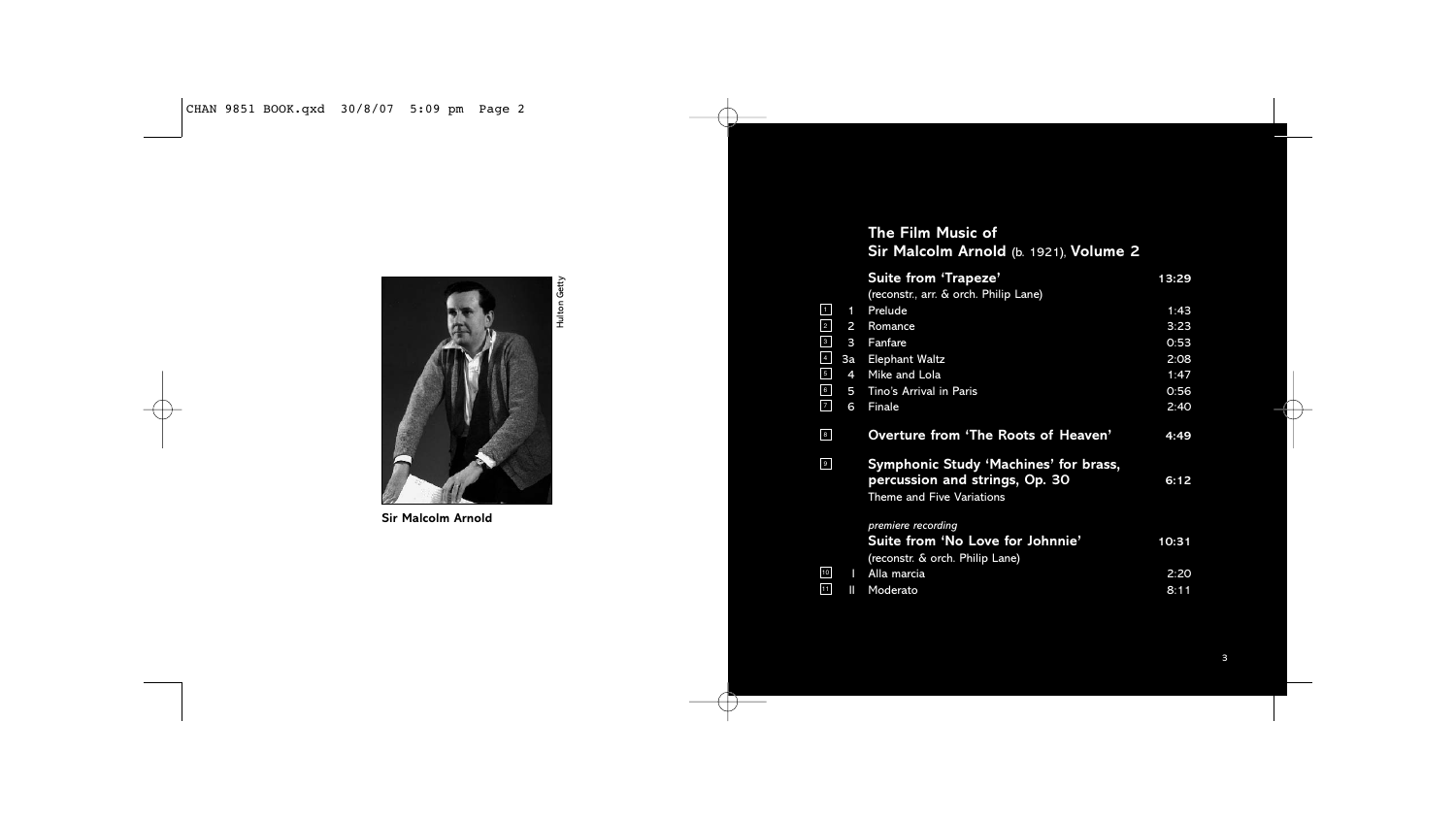|                 |   | premiere recording in this version                  |       |
|-----------------|---|-----------------------------------------------------|-------|
|                 |   | Suite from 'David Copperfield'                      | 11:10 |
|                 |   | (arr. Philip Lane)                                  |       |
|                 | 1 | Main Titles and Opening Scene: Allegro – Meno mosso | 4:28  |
| $\frac{12}{13}$ | 2 | The Micawbers: Allegro                              | 2:00  |
| $\frac{14}{15}$ | 3 | Young Lovers: Allegro                               | 2:30  |
|                 | 4 | Finale: Moderato                                    | 2:12  |
|                 |   |                                                     |       |
| 16              |   | <b>Scherzetto for Clarinet and Orchestra</b>        |       |
|                 |   | from 'You Know What Sailors Are'                    | 2:34  |
|                 |   | (arr. Christopher Palmer)                           |       |
|                 |   | Moderato - Allegro - Lento - Allegro                |       |
|                 |   | John Bradbury clarinet                              |       |
|                 |   |                                                     |       |
|                 |   | premiere recording                                  |       |
| 17              |   | <b>Ballade for Piano and Orchestra</b>              |       |
|                 |   | from 'Stolen Face'*                                 | 8:05  |
|                 |   | (arr. Philip Lane)                                  |       |
|                 |   | Allegro energico - Andante con moto -               |       |
|                 |   | Allegro - Allegretto - Vivace                       |       |
|                 |   |                                                     |       |

 $\frac{4}{3}$ 

 $\longrightarrow$ 

 $\bigcap$ 

|                 |                | premiere recording in this version<br><b>Comedy Suite (Exploits for Orchestra)</b> |          |
|-----------------|----------------|------------------------------------------------------------------------------------|----------|
|                 |                | from 'The Belles of St Trinian's'                                                  | 8:00     |
|                 |                | (arr. Christopher Palmer, ed. Philip Lane)                                         |          |
| 18              | 1              | Prelude: Allegro - Alla marcia -                                                   | 1:28     |
| 19              | $\mathbf{2}$   | Train to Trinians: Allegro brillante - Vivace -                                    | 1:22     |
| 20              | 3              | Flash and Miss Fritton: Andante moderato -                                         |          |
|                 |                | Moderato (tempo di valse) – Allegro –                                              | 2:24     |
| 21              | $\overline{4}$ | Races and Games (Tribal Warfare): Allegro - Vivace -                               | 1:37     |
| 22              | 5              | Finale: Allegro - Moderato - Alla marcia                                           | 1:08     |
|                 |                | Paul Janes piano                                                                   |          |
| 23              |                | <b>Fantasy on Christmas Carols</b>                                                 |          |
|                 |                | from 'The Holly and The Ivy'                                                       | 8:55     |
|                 |                | (arr. Christopher Palmer)                                                          |          |
|                 |                | premiere recording                                                                 |          |
| $\overline{24}$ |                | <b>Postcard from the Med</b>                                                       |          |
|                 |                | from 'The Captain's Paradise'                                                      | 4:05     |
|                 |                | (reconstr., arr. & orch. Philip Lane)                                              |          |
|                 |                |                                                                                    | TT 78:55 |
|                 |                |                                                                                    |          |
|                 |                | Phillip Dyson piano*                                                               |          |
|                 |                | <b>BBC Philharmonic</b>                                                            |          |
|                 |                | <b>Rumon Gamba</b>                                                                 |          |
|                 |                |                                                                                    |          |
|                 |                |                                                                                    |          |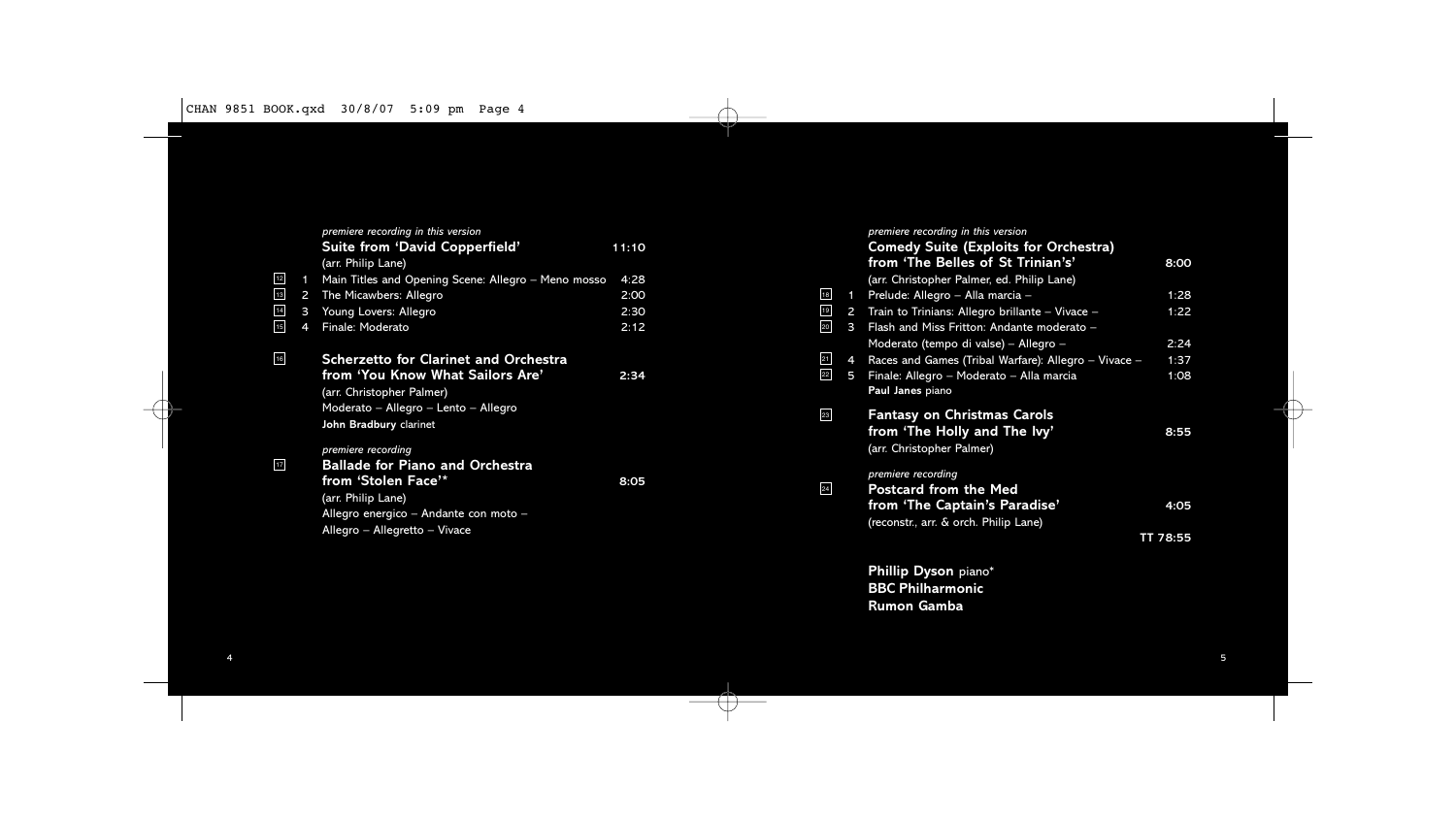

# **The Film Music of Sir Malcom Arnold, Volume 2**

Mention a title of a 1950s British film and there is a good chance that its music was composed by Sir Malcolm Arnold. The 1950s was Arnold's most prolific period, for not only was he writing symphonies and concertos, but feature film and documentary scores as well.

Arnold was born in Northampton in 1921 and later graduated from the Royal College of Music where he had studied the trumpet and composition. He was first trumpet of the London Philharmonic Orchestra until leaving this secure position for the unknown prospects of a full-time composing career. He need not have worried. Arnold was soon to become one of Britain's most esteemed and respected composers, of both concert and film music. He has been the recipient of numerous awards and honours, culminating in a knighthood in 1993.

With his first feature film (*Badger's Green*, released in 1947) Arnold began a successful career composing scores for over one hundred films, including *Hobson's Choice*, the *St Trinian's* series, *Trapeze* and his most well known *The Bridge on the River Kwai*. After working with some of the most gifted directors of the postwar period – David Lean, Carol Reed, John Huston and Joseph Losey –

Arnold took an early retirement from the world of film in 1969, at the age of forty-eight. When asked why he retired, he replied:

By the time of the 1960s, they [producers] all wanted theme songs in the films and I didn't want that. I also wished to devote more time to my other [concert] music.

Perhaps overshadowed to some extent by his more famous efforts, (*The Bridge on the River Kwai* and *The Inn of the Sixth Happiness*), Arnold still managed to produce a remarkable and distinguished output for other films, including those represented on this album. As many of his scores have been lost, Philip Lane has once again revealed his skilful hand in arranging and reorchestrating many of these suites.

When one now looks back on Arnold's career and the prodigious rate at which he was able to compose, one thing stands out: the sheer quality of his film music. Nowhere is this more evident than in the present collection of suites.

#### **Trapeze (1956)**

Burt Lancaster and Tony Curtis were rivals for the affection of Gina Lollobrigida in this portrayal of life under the Big Top. Arnold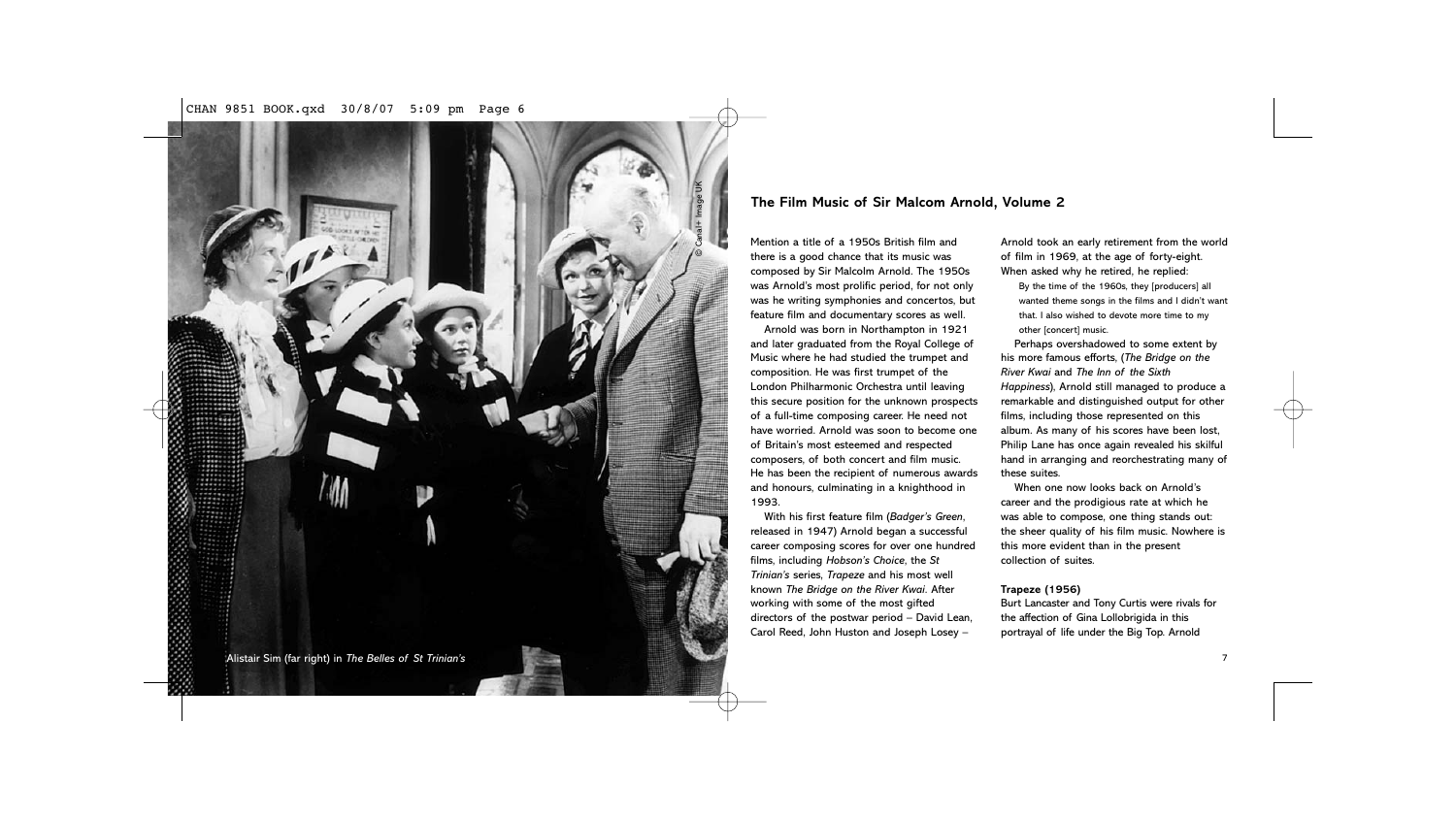penned yet another attractive romantic theme, this time for the character of Lola (Lollobrigida). His score not only illustrates the tension of the high wire but also cleverly encompasses the requisite circus fanfares and waltzes.

#### **The Roots of Heaven (1958)**

Africa is the setting for John Huston's film about elephant poaching. Morel (Trevor Howard) is concerned over the plight of the elephant. No one takes him seriously and he takes matters into his own hands by sabotaging the poachers' efforts. While the film aroused mixed opinion, Arnold's music perfectly captures the spirit of the story with his inclusion of East-African folk elements. Producer Darryl F. Zanuck asked Arnold to provide an overture for the film's New York premiere and this includes all the major themes of the score.

#### **Symphonic Study 'Machines' (1951)**

In 1948 Arnold scored a documentary on the British steel industry, *Report on Steel*. Such a topic may not make for exciting viewing but Arnold's music allowed for an energising and frantically paced score. In 1951 he reworked this music into the concert piece *Machines*.

**No Love for Johnnie (1960)** Peter Finch starred as Johnnie Bryne, a Labour MP who is losing his sense of purpose in both his political and his personal life. The film begins with a march (arranged for full orchestra on this recording) as we see Johnnie hard on the campaign trail. Later, as he becomes involved in a romantic relationship, Johnnie misses an important meeting in the House of Commons, thereby jeopardising his career. This suite comprises the music for his romance, juxtaposed with scenes of his disappearance from the House.

### **David Copperfield (1969)**

This is another reworking of Charles Dickens's classic novel, this time with a stellar cast including Ralph Richardson, Laurence Olivier and Michael Redgrave. This was to be Arnold's last motion picture score. It contains one of his most bittersweet themes (first heard in the main title), suggesting perhaps a nostalgia for a part of his career that was to be no more. If this was to be his last film, it was also to be among his finest scores.

# **You Know What Sailors Are (1953)** A naval officer (Donald Sinden) is the protected 'guest' of the President of Agraria (a fictitious North-African state). The President (Akim Tamiroff) believes the officer has knowledge of a new secret naval weapon and has his buxom harem hold him prisoner until

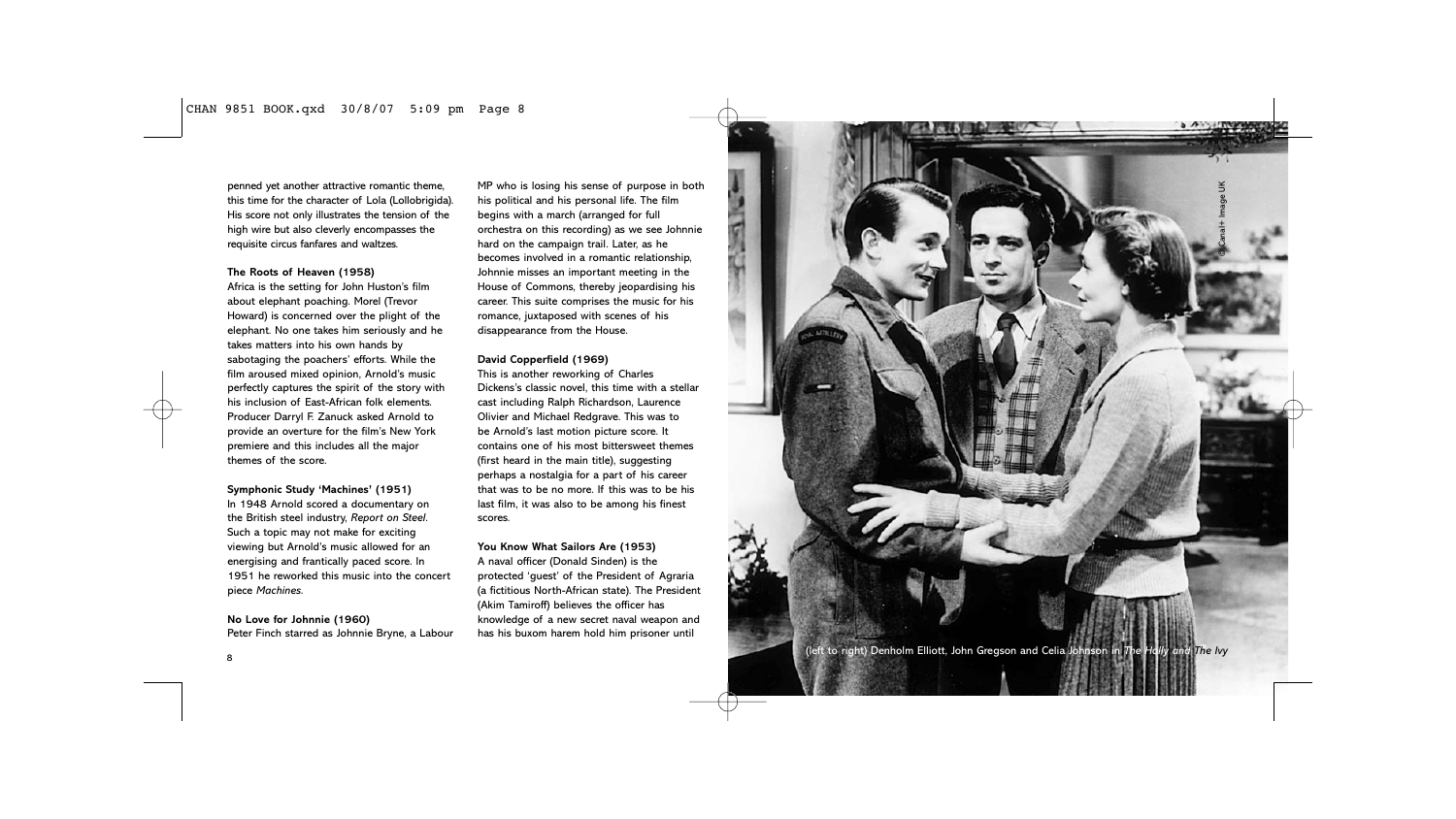the weapon's secret is revealed. The escapades of the officer and his would-be rescuers are represented in this short Scherzetto.

#### **Stolen Face (1952)**

One would not normally associate the name Malcolm Arnold with Hammer Films, the purveyors of British horror cinema, but Arnold did in fact score three of their early features, including *Stolen Face*. Dr Philip Ritter (Paul Henreid) is a plastic surgeon who is unconsolable after the break-up of his relationship with a renowned concert pianist (Lizabeth Scott). However, the Doctor relieves his distress by recreating the face of his lost love on that of a former prison convict (also played by Scott, as a dual role). This ballad has been arranged from the 'concerto' performed by the pianist in the film.

**The Belles of St Trinian's (1954)** Headmistress Miss Fritton endeavours to run a girls' school, although her young ladies learn more about distilling liquor and gambling than they do about attaining a proper education. Alistair Sim portrays both the distressed Miss Fritton and her criminal brother, Clarence. Add such characters as Flash Harry and

Policewoman Gates and the shenanigans make one of the most famous British comedies. his is among Arnold's favourite films and it is  $\blacksquare$  easy to see why; playful mischief, rebellion and the challenge to convention are all present in his music.

#### **The Holly and The Ivy (1952)**

A family reunites under its patriarch, Rev Gregory (Ralph Richardson) in a small village during the yuletide season. The late Christopher Palmer arranged Arnold's original music

along with traditional Christmas carols heard in the film to form the present work which, while incorporating the familiar holiday music, still bears the composer's unmistakable stamp.

#### **The Captain's Paradise (1953)**

Bigamy is the plot and the Mediterranean is the locale for one of the most endearing comedies of the 1950s. A ship's captain (Alec Guinness) has two wives, one in each port of call (Celia Johnson and Yvonne DeCarlo). We hear Arnold's jaunty tune for the Captain but he saves perhaps his finest touch for an infectious dance-band number accompanying Guinness and DeCarlo through their comical gyrations.

#### **© 2000 James Cox**

**Phillip Dyson** is recognised as one of Britain's most sought-after and innovative concert

pianists. He has gained enormous popularity for his wide-ranging repertoire and his passion for British Music. Particularly central is the music of Sir Malcolm Arnold. The composer himself specifically requested Phillip Dyson record the Ballade for Piano and Orchestra from *Stolen Face* and commented recently: 'Phillip Dyson gave a wonderful performance, perfect, superb!' Born in Lancashire with studies at the Royal College of Music, Phillip Dyson performs regularly with most of the United Kingdom's finest orchestras and at all the major festivals. He broadcasts regularly for the BBC and has made a number of critically acclaimed recordings.

The **BBC Philharmonic** has been established on the international stage for over sixty years. The orchestra is based in Manchester where it performs regularly in the magnificent Bridgewater Hall as well as making many of its programmes for Radio 3 in the BBC's Studio 7 Concert Hall. Under its Principal Conductor, the charismatic Frenchman Yan Pascal Tortelier, it has built a formidable reputation for outstanding quality and committed performances over an immensely

wide range of repertoire. Vassily Sinaisky is the orchestra's Principal Guest Conductor and Sir Edward Downes (who was Principal Conductor from 1980 to 1991) is Conductor Emeritus.

**Rumon Gamba** was appointed the BBC Philharmonic Assistant Conductor as a result of winning the Lloyds Bank BBC Young Musicians '98 Conductors Workshop in 1998. He studied at Durham University, and at the Royal Academy of Music with Colin Metters, Sir Colin Davis and George Hurst where he was the first conducting student to receive the DipRAM. Prizes to his credit include the Henry Wood Scholarship and the Bob Harding bursary. Rumon Gamba has worked in Poland and Russia and has conducted the BBC Philharmonic at the Newbury, Lichfield and Chester Festivals. His guest conducting engagements have included the BBC Scottish Symphony Orchestra, the Royal Liverpool Philharmonic Orchestra, the BBC Concert Orchestra, the Manchester Camerata, the London Mozart Players, the Royal Scottish National Orchestra and The Hallé Orchestra.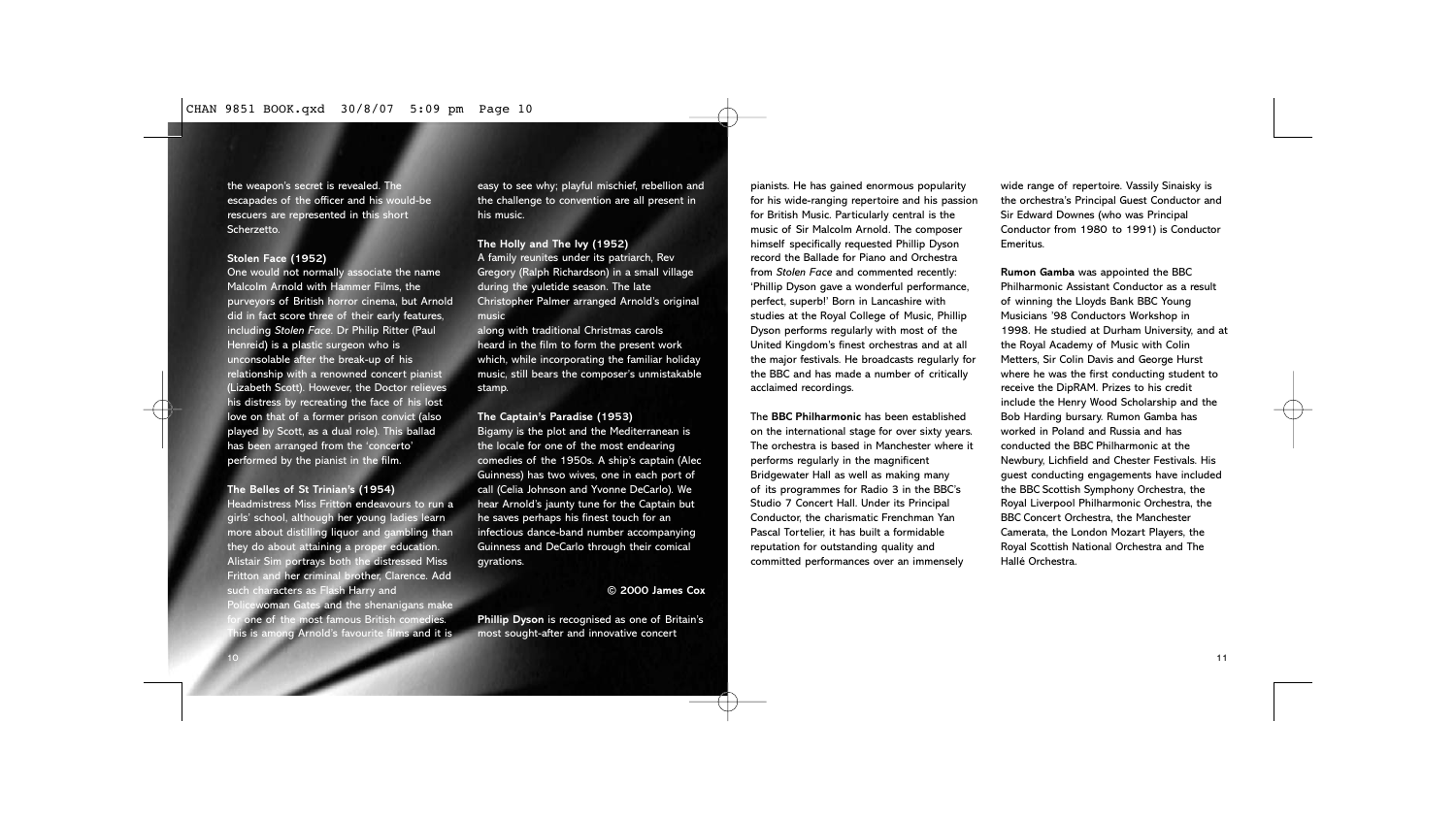

# **Die Filmmusik von Sir Malcom Arnold, Band 2**

Im britischen Film der fünfziger Jahre braucht man nicht lange zu suchen, um auf Musik von Sir Malcolm Arnold zu stoßen. Es war für den Komponisten eine besonders produktive Zeit, denn er schrieb nicht nur Sinfonien und Konzerte, sondern auch Musik für Dokumentar- und Spielfilme.

Arnold wurde 1921 in Northampton geboren und studierte Trompete und Komposition am Royal College of Music. Er spielte beim London Philharmonic Orchestra die erste Trompete, gab aber später diese sichere Stellung auf, um den Schritt ins Ungewisse zu wagen und eine Laufbahn als Komponist einzuschlagen. Er hätte sich keine Sorgen zu machen brauchen. Arnold wurde bald sowohl im Konzert- als auch im Filmmusikfach einer der renommiertesten und angesehensten Komponisten Großbritanniens. Als solcher erhielt er zahlreiche Preise und Auszeichnungen; die höchste Ehrung wurde ihm 1993 zuteil, als er in den Adelsstand erhoben wurde.

Gleich mit seinem ersten Spielfilm (*Badger's Green*, 1947) hatte Arnold Erfolg; im Verlauf seiner Karriere komponierte er die Musik für mehr als einhundert weitere Filme, darunter *Hobson's Choice* (Herr im Haus bin ich), eine

Serie von Filmkomödien über das Mädcheninternat *St Trinian's, Trapeze* (Trapez) und *The Bridge on the River Kwai* (Die Brücke am Kwai), sein bekanntester Film. Nachdem er mit einigen der begabtesten Regisseure der Nachkriegszeit zusammengearbeitet hatte – David Lean, Carol Reed, John Huston und Joseph Losey – nahm Arnold bereits 1969, im Alter von nur 48 Jahren, vorzeitig Abschied von der Welt des Films. Auf die Frage warum antwortete er:

In den 60er Jahren verlangten sie [die Produzenten] alle einen Titelsong in den Filmen, und das wollte ich nicht. Ich wünschte mir auch, mehr Zeit meiner anderen [für den Konzertsaal bestimmten] Musik zu widmen.

Obwohl die bekanntesten Filmmusiken Arnolds (*Die Brücke am Kwai* und *Die Herberge zur sechsten Glückseligkeit*) vieles andere in den Schatten stellen, gelang es ihm dennoch, bemerkenswerte und bestechende Begleitmusik für andere Filme zu komponieren, wie die vorliegende CD bezeugt. Da die Partituren größtenteils verschollen sind, hat Philip Lane einmal mehr sein Können unter Beweis gestellt und viele dieser Suiten arrangiert und neu orchestriert. Wenn man auf die Karriere Arnolds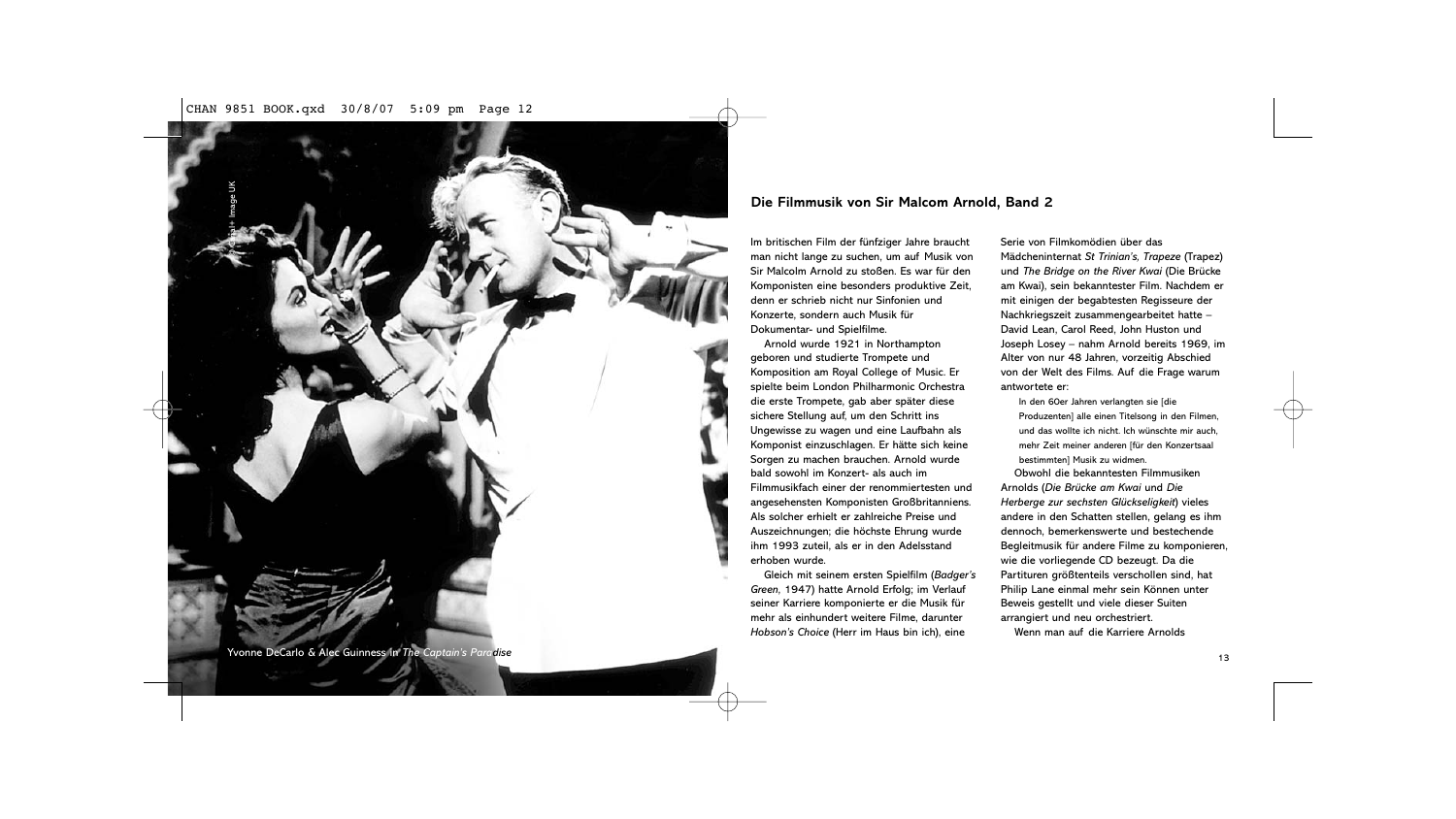zurückblickt und sich vor Augen führt, wie ungeheuer schnell er komponierte, dann fällt vor allem eins auf: wie großartig seine Filmmusik eigentlich ist. Und das wird nirgends so deutlich wie bei diesen Suiten.

#### **Trapeze (Trapez, 1956)**

Burt Lancaster und Tony Curtis waren in diesem Zirkusfilm Rivalen, die um die Zuneigung von Gina Lollobrigida warben. Auch hier komponierte Arnold ein ansprechendes romantisches Thema, dieses Mal für die Figur der Lola (Lollobrigida). Seine Filmmusik bringt nicht nur die Spannung des Hochseilakts zum Ausdruck – sie verarbeitet auch auf raffinierte Weise die unvermeidlichen Zirkusfanfaren und Walzer.

### **The Roots of Heaven (Die Wurzeln des Himmels, 1958)**

John Hustons Film über die illegale Elefantenjagd spielt in Afrika. Morel (Trevor Howard) ist über das tragische Schicksal der Elefanten besorgt. Doch niemand nimmt ihn ernst, und so handelt er selbst und sabotiert die Tätigkeit der Wilderer. Der Film rief eine gemischte Reaktion hervor, aber die Musik Arnolds, der unter anderem Elemente ostafrikanischer Volksmusik verarbeitete, fängt das Wesentliche der Handlung perfekt ein. Der Produzent, Darryl F. Zanuck, bat Arnold, für die New Yorker Premiere des Films eine

Ouvertüre zu schreiben, die alle wichtigen Themen der Filmmusik enthält.

**Sinfonische Studie 'Machines' (1951)** 1948 vertonte Arnold einen Dokumentarfilm über die britische Stahlindustrie mit dem Titel *Report on Steel*. Ein solches Thema mag zwar kaum interessante Bilder liefern, aber Arnolds Musik ist energiegeladen, das Tempo frenetisch. 1951 überarbeitete er die Filmmusik, und das Ergebnis war das vorliegende Stück, *Machines*.

**No Love for Johnnie (Und morgen alles, 1960)** Peter Finch spielte die Hauptrolle als Johnnie Bryne, ein Labour-Abgeordneter, dem im persönlichen wie im politischen Leben das Zielbewusstsein abhanden kommt. Der Film beginnt mit einem Marsch (hier für volles Orchester bearbeitet), und wir sehen Johnnie während des Wahlkampfs voll im Einsatz. Später wird er in eine romantische Beziehung verwickelt und verpasst eine wichtige Besprechung im Unterhaus; seine Karriere steht auf dem Spiel. Die vorliegende Suite umfasst die Musik, die seine Liebesaffäre untermalt, und als Kontrast dazu die Szenen mit seinem Verschwinden aus dem Parlament.

**David Copperfield (1969)** Eine von vielen Bearbeitungen des gleichnamigen Romans von Charles Dickens; in dieser glänzt eine Starbesetzung, u.a. Ralph Richardson, Laurence Olivier und Michael Redgrave. Diese Filmmusik war Arnolds letzte. Sie enthält ein besonders bittersüßes Thema (das zum ersten Mal in der Titelsequenz auftaucht), was vielleicht auf nostalgische Gefühle für einen Teil seiner Karriere verweist, der nun abgeschlossen war. Auch wenn dies sein letzter Film war, so zählt die Filmmusik doch zu seinen besten Leistungen.

### **You Know What Sailors Are (Endstation Harem, 1953)**

Ein Marineoffizier (Donald Sinden) hält sich als wohlbehüteter "Gast" des Präsidenten in Agraria (einem fiktiven Staat in Nordafrika) auf. Der Präsident (Akim Tamiroff) glaubt, dass der Offizier Informationen über eine Geheimwaffe der Marine besitzt, und lässt ihn durch die gut gebauten Damen seines Harems gefangen halten, bis er das Geheimnis der Waffe verrät. Die Eskapaden des Offiziers und seiner Möchtegernretter werden in diesem kurzen Scherzetto dargestellt.

### **Stolen Face (1952)**

Normalerweise würde man den Namen Malcolm Arnold nicht mit der Produktionsgesellschaft Hammer Films in Verbindung bringen, die Horrorstreifen für das britische Kinopublikum drehte. Aber Arnold schrieb

tatsächlich die Musik für drei ihrer frühesten Filme, darunter auch *Stolen Face*. Der Schönheitschirurg Dr. Philip Ritter (Paul Henreid) ist nach dem Scheitern seiner Beziehung mit einer berühmten Konzertpianistin (Lizabeth Scott) untröstlich. Er versteht es jedoch, seinen Kummer zu lindern, indem er einer früheren Zuchthäuslerin (ebenfalls Scott, in einer Doppelrolle) das Gesicht seiner verlorenen Geliebten gibt. Als Quelle dieser Ballade diente das "Konzert", das im Film von der Pianistin gespielt wird.

### **The Belles of St Trinian's (Die Schönen von St Trinians, 1954)**

Rektorin Miss Fritton gibt sich größte Mühe, die ihr anvertraute Mädchenschule zu leiten, obwohl die jungen Damen mehr über die Schnapsbrennerei und das Glücksspiel lernen als über die Dinge, die zu einer vernünftigen Bildung gehören. Der Schauspieler Alistair Sim verkörpert sowohl die unglückliche Miss Fritton als auch ihren verbrecherischen Bruder Clarence. Hinzu kommen Figuren wie Flash Harry und die Polizistin Gates, und es geht drunter und drüber. Das Ergebnis ist eine der bekanntesten britischen Filmkomödien überhaupt. *The Belles of St Trinians* zählt zu Arnolds Lieblingsfilmen, und die Gründe lie auf der Hand: die spielerische Verschmitzthe die Rebellion und die Infragestellung

14 and the contract of the contract of the contract of the contract of the contract of the contract of the contract of the contract of the contract of the contract of the contract of the contract of the contract of the con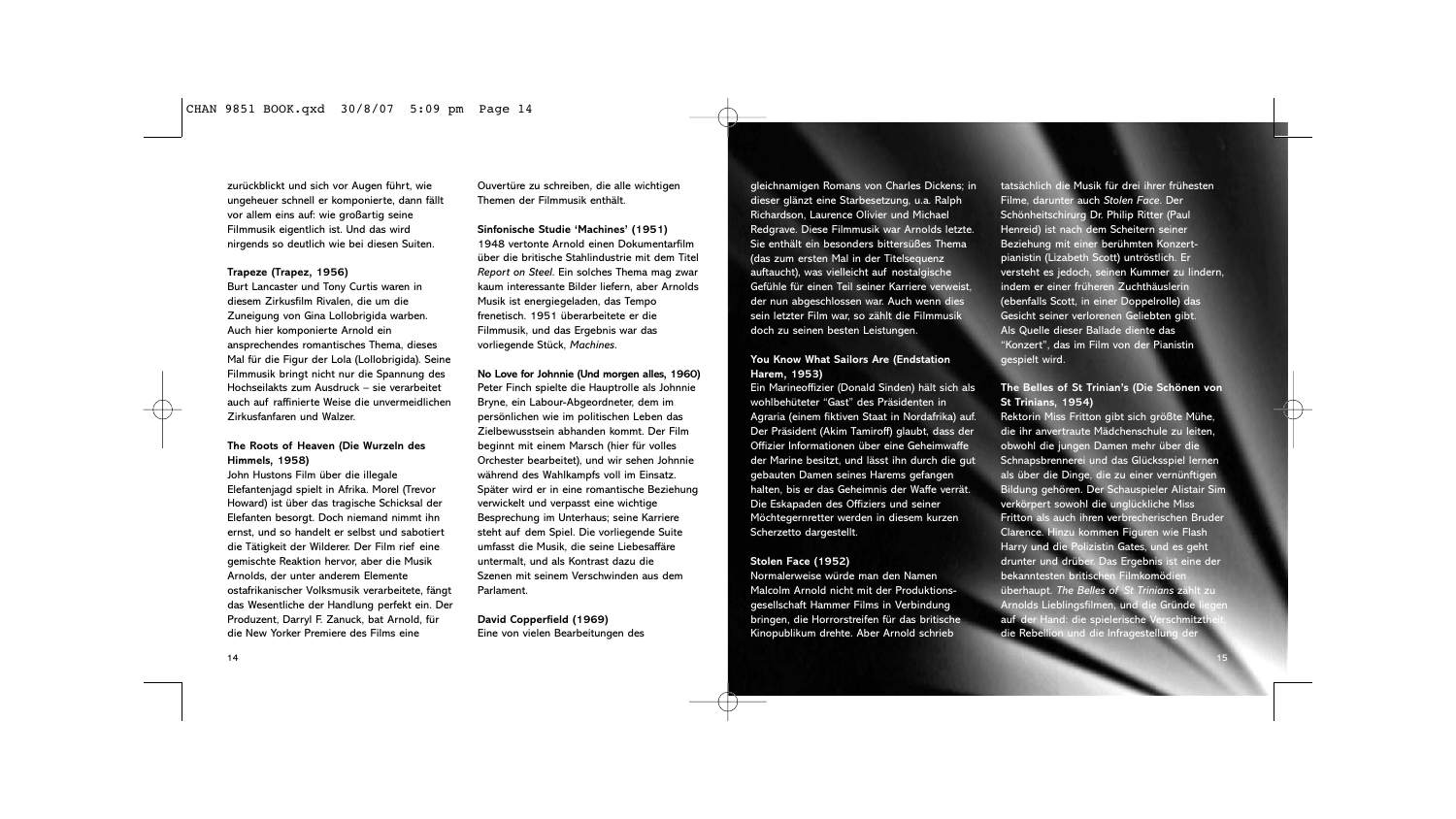Konventionen – sie alle kommen in seiner Musik zum Ausdruck.

# **The Holly and The Ivy (1952)** In einem kleinen Dorf kommt zur Weihnachtszeit eine Familie unter dem Familienvater, Pfarrer Gregory (Ralph Richardson), zusammen. Christopher Palmer arrangierte die Originalmusik Arnolds unter Einbeziehung von traditionellen Weihnachtsliedern aus dem Film und schuf das vorliegende Werk, das zwar allgemein bekannte Festtagsmusik umfasst, aber dennoch ganz unverwechselbar den Stempel Arnolds trägt.

### **The Captain's Paradise (Der Schlüssel zum Paradies, 1953)**

Das Thema ist Bigamie, und das Mittelmeer liefert den Ort der Handlung in einer der liebenswertesten britischen Filmkomödien der fünfziger Jahre. Ein Schiffskapitän (Alec Guinness) hat zwei Ehefrauen (Celia Johnson und Yvonne DeCarlo), in jedem Hafen eine. Wir hören die flotte Melodie des Kapitäns, aber besonders mitreißend ist eine zündende Tanzkapellennummer, die Guinness und DeCarlo begleitet, als sie sich in urkomischer Weise drehen und winden.

> **© 2000 James Cox** Übersetzung: Andreas Klatt

**Phillip Dyson** gilt als einer der meistgefragten und innovativen Konzertpianisten Großbritanniens. Mit seinem breit angelegten Repertoire und seiner Leidenschaft für britische Musik hat er sich viele Freunde gemacht. Eine zentrale Rolle spielen dabei die Werke von Sir Malcolm Arnold. Der Komponist selbst bat ausdrücklich darum, dass Phillip Dyson seine Ballade für Klavier und Orchester aus *Stolen Face* auf Schallplatte einspielen sollte, und erklärte vor kurzem: "Phillip Dyson gab eine herrliche Interpretation, perfekt, meisterhaft!" Der in Lancashire (Nordengland) geborene Pianist studierte am Royal College of Music. Inzwischen tritt er regelmäßig mit den meisten namhaften Orchestern Großbritanniens und bei allen wichtigen Festspielen auf. Er tritt regelmäßig im britischen Rundfunk auf und hat mit seinen Schallplattenaufnahmen immer wieder die Kritik überzeugt.

Das **BBC Philharmoni**c ist seit über sechzig Jahren auf der internationalen Bühne eingeführt. Das Orchester ist in Manchester ansässig, wo es regelmäßig in der eindrucksvollen Bridgewater Hall auftritt und im Konzertsaal von Studio 7 der BBC viele seiner Programme für Radio 3 aufnimmt. Unter seinem Chefdirigenten, dem charismatischen Franzosen Yan Pascal Tortelier, hat es sich mit herausragender Qualität und der engagierten

Darbietung eines ungeheuer breit gefächerten Repertoires einen beachtlichen Ruf erworben. Wassili Sinaisky ist dem Orchester als Erster Gastdirigent verbunden und Sir Edward Downes (Chefdirigent 1980–1991) als Emeritierter Dirigent.

**Rumon Gamba** wurde zum zweiten Kapellmeister des BBC Philharmonic berufen, nachdem er 1998 den Wettbewerb des Lloyds Bank BBC Young Musicians Conductors Workshop gewonnen hatte. Er hat an der Universität Durham studiert, sowie an der Royal Academy of Music bei Colin Metters, Sir Colin Davis und George Hurst; dort war er

der erste Dirigierstudent, dem das Diplom der Royal Academy of Music zuerkannt wurde. Zu den Preisen, die er errungen hat, gehören die Henry Wood Scholarship und das Bob Harding Stipendium. Rumon Gamba ist in Polen und Rußland tätig gewesen und hat das BBC Philharmonic bei den Festspielen von Newbury, Lichfield und Chester dirigiert. Als Gastdirigent war er beim BBC Scottish Symphony Orchestra, dem Royal Liverpool Philharmonic Orchestra, dem BBC Concert Orchestra, der Manchester Camerata, den London Mozart Players, dem Royal Scottish National Orchestra und beim Hallé Orchestra engagiert.

© 20th Century Fox

(Moody, Susan Hampshire and Edith Eva<u>ns in *David Copperfield*</u>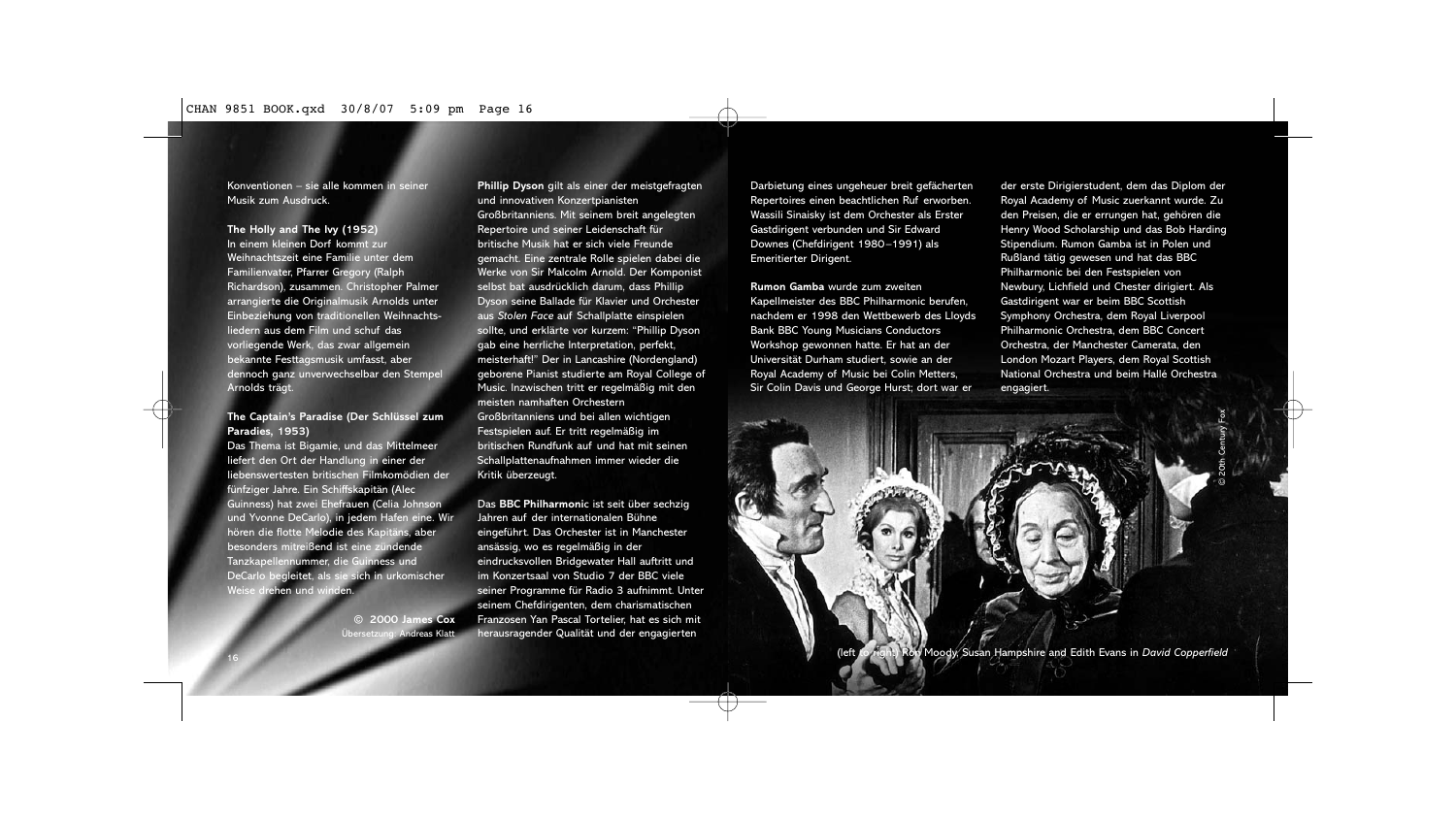# **Les Musiques de film de Sir Malcom Arnold, Volume 2**

Citez le titre d'un film britannique des années 1950, et il y a de fortes chances que sa musique ait été composée par Sir Malcolm Arnold. En effet, les années cinquante furent la période la plus prolifique d'Arnold, car il composa non seulement des symphonies et des concertos, mais également des musiques pour films et documentaires. Malcolm Arnold naquit à Northampton en

1921, et obtint son diplôme du Royal College of Music de Londres où il étudia la trompette et la composition. D'abord première trompette du London Philharmonic Orchestra, il quitta par la suite la sécurité de cet emploi pour les perspectives inconnues d'une carrière de compositeur à plein temps. Il n'eut pas à en tirer regret, car il devint rapidement l'un des compositeurs anglais les plus estimés et les plus respectés, que ce soit dans le domaine de la musique de concert ou de la musique de cinéma. Il a reçu de nombreux prix et honneurs, et a été anobli en 1993.

A la suite de son premier film (*Badger's Green*, sorti en 1947), Arnold s'engagea dans une carrière fructueuse au cours de laquelle il composa les musiques de plus de cent films, notamment *Hobson's Choice*, la série *St Trinian's*, *Trapeze*, et sa plus célèbre

composition, *The Bridge on the River Kwai*. Après avoir collaboré avec quelques-uns des plus grands metteurs en scène de l'aprèsguerre – David Lean, Carol Reed, John Huston et Joseph Losey – Arnold prit une retraite anticipée du monde du cinéma en 1969, à l'âge de quarante-huit ans. Quand on lui demanda pourquoi il s'était arrêté, il répondit:

Dans les années 1960, ils [les metteurs en scène] voulaient tous des thèmes de chansons dans leurs films, et je ne voulais pas de cela. Je souhaitais également consacrer plus de temps à mes autres musiques [de concert].

Si ses partitions les plus célèbres (*The Bridge on the River Kwai* et *The Inn of the Sixth Happiness*) lui ont peut-être, d'une certaine manière, fait ombrage, Arnold parvint néanmoins à produire d'autres musiques de film remarquables et distinguées, incluant celles qui sont enregistrées ici. Beaucoup de ses partitions ayant été perdues, Philip Lane a de nouveau révélé l'habileté de sa plume en arrangeant et en réorchestrant la plupart de ces suites.

Quand on considère rétrospectivement la carrière d'Arnold, et l'extraordinaire vitesse avec laquelle il était capable de composer, un aspect s'impose: la remarquable qualité de ses musiques de film. Cette qualité n'est nulle part plus évidente que dans la présente collection de suites.

#### **Trapeze (1956)**

Burt Lancaster et Tony Curtis se disputent l'amour de Gina Lollobridgida dans ce portrait de la vie sous un grand chapiteau. Arnold écrivit un autre de ses thèmes romantiques séduisants, cette fois-ci pour le personnage de Lola (Lollobridgida). Sa partition illustre non seulement la tension créée par les funambules, mais dépeint également avec habileté les inévitables fanfares et valses du cirque.

#### **The Roots of Heaven (1958)**

Ce film de John Huston, qui traite du braconnage des éléphants, se déroule en Afrique. Le sort désespéré des éléphants inquiète Morel (Trevor Howard), et comme personne ne veut l'écouter, il décide de prendre les choses en main en sabotant les efforts des braconniers. Si le film reçut un accueil mitigé, la musique d'Arnold, avec ses éléments empruntés au folklore de l'Afrique de l'Est, capture parfaitement l'esprit de l'histoire. Le producteur Darryl F. Zanuck demanda à Arnold d'écrire une ouverture pour la première new-yorkaise du film, et celle-ci contient tous les thèmes importants de la partition.

**Symphonic Study "Machines" (1951)** En 1948, Arnold réalisa la bande sonore d'un documentaire consacré à l'industrie métallurgique britannique, *Report on Steel.* Bien qu'un tel sujet ne produise pas nécessairement des images passionnantes, la partition d'Arnold se révèle d'un rythme et d'une énergie frénétiques. En 1951, il retravailla sa partition pour en faire une pièce de concert intitulée *Machines.*

### **No Love for Johnnie (1960)**

Peter Finch incarne le rôle de Johnnie Bryne, député travailliste qui perd le but de sa carrière politique et de sa vie privée. Le film commence par une marche (arrangée pour grand orchestre dans le présent enregistrement) tandis que l'on voit Johnnie en pleine campagne électorale. Par la suite, il est pris dans une aventure sentimentale qui lui fait manquer une réunion importante à la Chambre des députés, compromettant ainsi sa carrière. Cette suite comporte la musique de son histoire d'amour, superposée aux scènes de son absence de la Chambre.

# **David Copperfield (1969)**

Il s'agit de l'une des adaptations du roman classique de Charles Dickens, cette fois-ci avec une distribution de stars incluant Ralph Richardson, Laurence Olivier et Michael Redgrave. Ce devait être la dernière m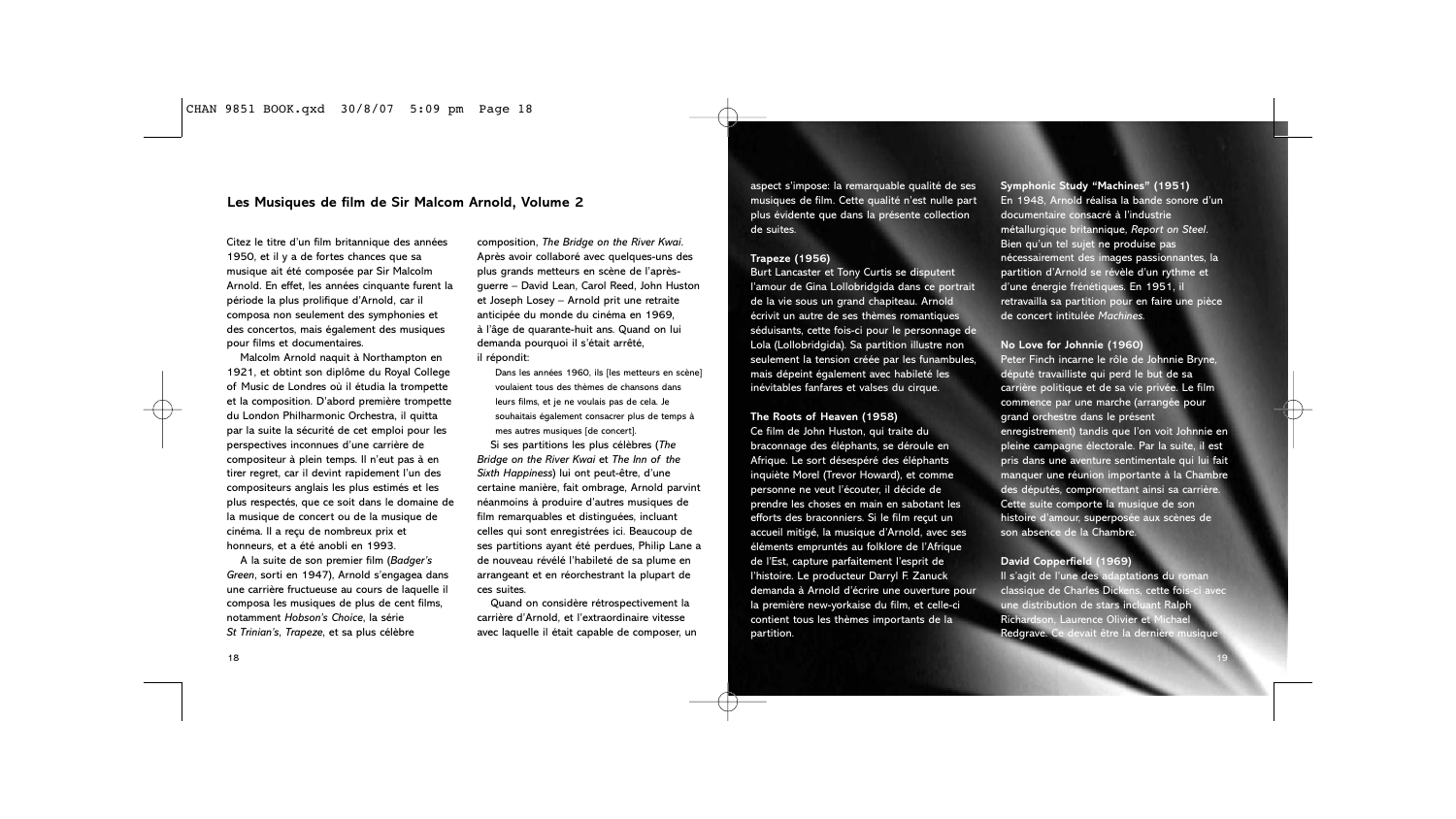de film d'Arnold. Elle comporte l'un de ses thèmes les plus aigres-doux (entendu d'abord dans la musique de titre), et suggère peut-être une certaine nostalgie pour un aspect de sa carrière qui allait s'achever. Si ce fut son dernier film, ce fut également l'une de ses partitions les plus remarquables.

**You Know What Sailors Are (1953)** Un officier de marine (Donald Sinden) est l'"invité" protégé du Président d'Agraria (un pays imaginaire d'Afrique du Nord). Le Président (Akim Tamiroff) est convaincu que l'officier possède des informations concernant une nouvelle arme navale secrète, et le retient prisonnier dans son harem jusqu'à ce que le secret de l'arme soit révélé. Les évasions de l'officier et de ses prétendus sauveteurs sont représentées dans ce bref Scherzetto.

#### **Stolen Face (1952)**

Bien que le nom de Malcolm Arnold ne soit pas habituellement associé à celui de Hammer Films, les pourvoyeurs des films d'horreur britanniques, il composa néanmoins des musiques pour trois de leurs premières productions, notamment *Stolen Face*. Le Dr Philip Ritter (Paul Henried), chirurgien est inconsolable après sa rupture une célèbre pianiste concertiste (Lizabeth Scott). Cependant, il atténue son désespoir en recréant le visage de son amour perd**u sur**<br>Créant le visage de son amour perd**u sur** 

celui d'un ancien détenu (également joué par Scott, comme double rôle). Cette ballade est un arrangement du "concerto" interprété par la pianiste dans le film.

**The Belles of St Trinian's (1954)** La directrice Miss Fritton tente de diriger une école de jeunes filles, mais ces demoiselles passent plus de temps à apprendre comment distiller de l'alcool et à jouer au jeux qu'à se forger une solide éducation. Alistair Sim incarne à la fois la pauvre Miss Fritton et son frère criminel, Clarence. Ajoutez à cela des personnages tels que Flash Harry et Policewoman Gates, et leurs frasques produisent l'une des comédies britanniques les plus célèbres. C'est l'un des films préférés d'Arnold, et il est facile de comprendre pourquoi; espièglerie, rébellion et défi lancé aux conventions sont tous présents dans sa musique.

### **The Holly and The Ivy (1952)**

Une famille se réunit autour de son patriarche, le révérend Gregory (Ralph Richardson), dans un petit village pendant la période de Noël. Le défunt Christopher Palmer arrangea la musique originale d'Arnold avec des noëls traditionnels entendus dans le film pour en constituer l'œuvre présente qui, tout en incorporant les musiques traditionnelles des périodes de fêtes, porte toujours le sceau caractéristique du compositeur.

#### **The Captain's Paradise (1953)**

Ce film, dont le sujet est la bigamie et le cadre la Méditerannée, est l'une des comédies les plus attachantes des années 1950. Un capitaine de vaisseau (Alec Guinness) a deux épouses, une dans chaque port d'escale (Celia Johnson et Yvonne DeCarlo). Nous entendons le thème guilleret du capitaine, mais Arnold garde peut-être sa touche la plus subtile pour la contagieuse musique de danse qui accompagne Guinness et DeCarlo à travers leurs trémoussements comiques.

#### **© 2000 James Cox** Traduction: Francis Marchal

**Phillip Dyson** est l'un des pianistes concertistes britanniques les plus recherchés et les plus innovateurs. Il s'est acquis une immense popularité grâce à son très large répertoire et sa passion pour la musique anglaise. Il porte un intérêt tout particulier à la musique de Sir Malcolm Arnold. Le compositeur lui-même demanda spécialement que Phillip Dyson enregistre sa Ballade pour piano et orchestre de *Stolen Face*; il a déclaré récemment: "Phillip Dyson a donné une interprétation merveilleuse, parfaite, superbe!" Né dans le Lancashire, Phillip Dyson a fait ses études au Royal College of Music de Londres. Il se produit régulièrement avec la plupart des meilleurs orchestres de Grande-Bretagne et

dans tous les grands festivals. Il se produit régulièrement sur les ondes de la BBC, et a réalisé plusieurs enregistrements salués avec enthousiasme par la critique.

Le **BBC Philharmonic** s'est imposé sur la scène internationale depuis plus de soixante ans. L'orchestre est basé à Manchester où il se produit régulièrement dans le somptueux Bridgewater Hall, et réalisant beaucoup de ses programmes pour Radio 3 en le Concert Hall du Studio 7 de la BBC. Sous la direction de son chef principal, le charismatique français Yan Pascal Tortelier, il s'est acquis une très grande réputation pour la qualité particulièrement exceptionnelle de ses interprétations qu'il met au service d'un très vaste répertoire. Vassily Sinaisky est le chef principal invité de l'orchestre, tandis que Sir Edward Downes (qui fut chef principal de 1980 à 1991) en est le chef honoraire.

**Rumon Gamba** fut nommé assistant chef d'orchestre du BBC Philharmonic après avoir remporté le Lloyds Bank BBC Young Musicians Conductors Workshop [atelier de direction] en 1998. Il fit ses études à l'université de Durham et à la Royal Academy of Music à Londres avec Colin Metters, Sir Colin Davis et George Hurst; il fut le premier étudiant à obtenir un diplôme de direction de la Royal Academy of Music. Lauréat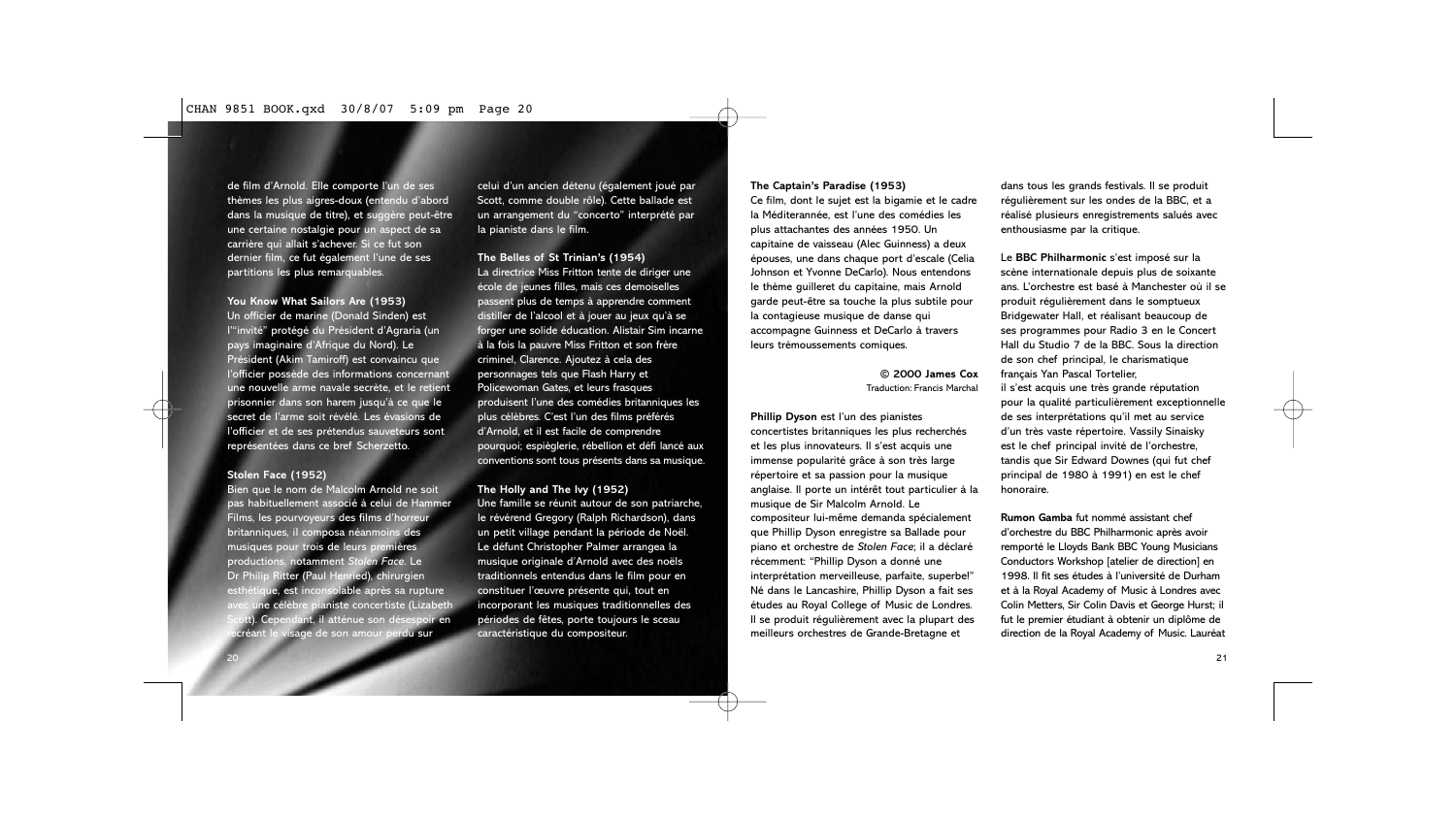de la bourse Henry Wood et de la bourse Bob Harding, Rumon Gamba a travaillé en Pologne ainsi qu'en Russie et il a dirigé le BBC Philharmonic dans le cadre des Festivals de Newbury, Lichfield et Chester. Il a été invité à

diriger le BBC Scottish Symphony Orchestra, le Royal Liverpool Philharmonic Orchestra, le BBC Concert Orchestra, le Manchester Camerata, les London Mozart Players, le Royal Scottish National Orchestra et le Hallé Orchestra.



You can now purchase Chandos CDs directly from us. For further details please telephone +44 (0) 1206 225225 for Chandos Direct. Fax: +44 (0) 1206 225201. Chandos Records Ltd, Chandos House, Commerce Way, Colchester, Essex CO2 8HQ, UK E-mail: chandosdirect@chandos.net Website: www.chandos.net

Any requests to license tracks from this or any other Chandos disc should be made directly to the Copyright Administrator, Chandos Records Ltd, at the above address.

#### **Chandos 24-bit Recording**

The Chandos policy of being at the forefront of technology is now further advanced by the use of 24-bit recording. 24-bit has a dynamic range that is up to 48dB greater and up to 256 times the resolution of standard 16-bit recordings. These improvements now let you the listener enjoy more of the natural clarity and ambience of the 'Chandos sound'.

**Producers** Mike George (Suite from *Trapeze*) & Ralph Couzens (other tracks) **Engineer** Stephen Rinker **Assistant engineer** Steve Hargreaves (Suite from *Trapeze*) **Editor** Jonathan Cooper **Recording venue** Studio 7, New Broadcasting House, Manchester; 22–24 February & 5–6 July 2000 **Front cover** Montage of images from *The Belles of St Trinian's* (including Alistair Sim), © Canal+ Image UK **Back cover** Photograph of Rumon Gamba by Sasha Gusov **Design** Sean Coleman **Booklet typeset by** Dave Partridge **Booklet editor** Genevieve Helsby **Copyright** Anthony Day (tracks 1–8, 10–16 & 24); Novello & Co Ltd (tracks 17–23) & Faber Music (track 9) p 2000 Chandos Records Ltd © 2000 Chandos Records Ltd Chandos Records Ltd, Colchester, Essex, England Printed in the EU

23